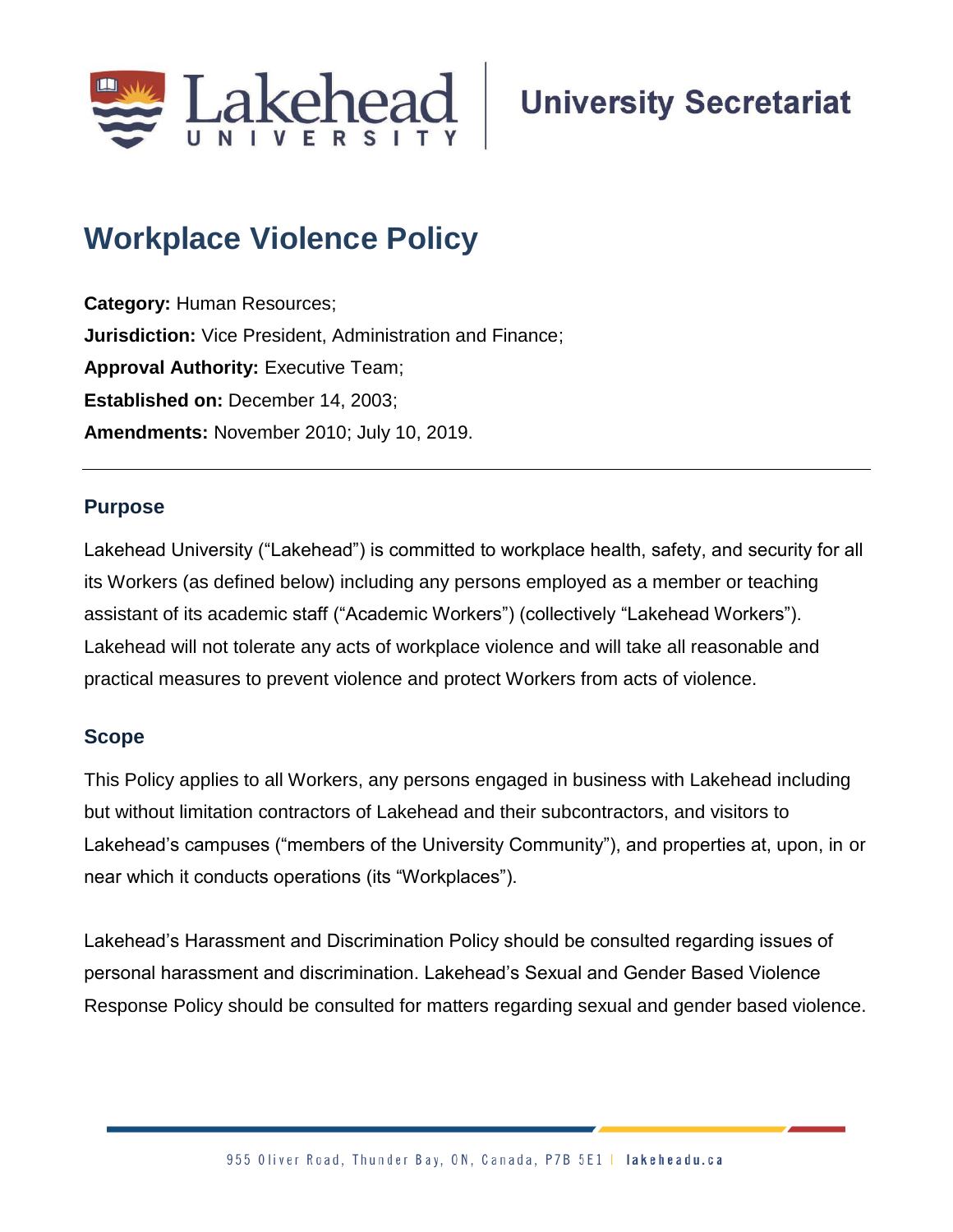# **Definition**

In this Policy, and in conformity with the Occupational Health and Safety Act, R.S.O. 1990, c. O.1 (the "Act") the following terms have the following meanings:

- a) "Worker" means any of the following:
	- A person who performs work or supplies services for monetary compensation;
	- A secondary school student who performs work or supplies services for no monetary compensation under a work experience program authorized by the school board that operates the school in which the student is enrolled;
	- A person who performs work or supplies services for no monetary compensation under a program approved by a college of applied arts and technology, university, private career college or other post-secondary institution;
	- A person employed as a member or teaching assistant of the University's academic staff; and
	- Such other persons as may be deemed a "worker" under the Act or the regulations thereto.
- b) "workplace violence" is defined as:
	- the exercise of physical force by a person against a worker, in a workplace, that causes or could cause physical injury to the worker;
	- an attempt to exercise physical force against a worker, in a workplace, that could cause physical injury to the worker, and
	- a statement or behavior that it is reasonable for a worker to interpret as a threat to exercise physical force against the worker, that could cause physical injury to the worker.

## **Policy Guidelines**

All University Workers have the right to study, work, and live in an environment free from workplace violence. All members of the University Community are responsible for preventing and reporting acts of workplace violence that threaten or perceive to threaten a safe work environment. To promote a workplace violence free environment, the University has developed the following guidelines: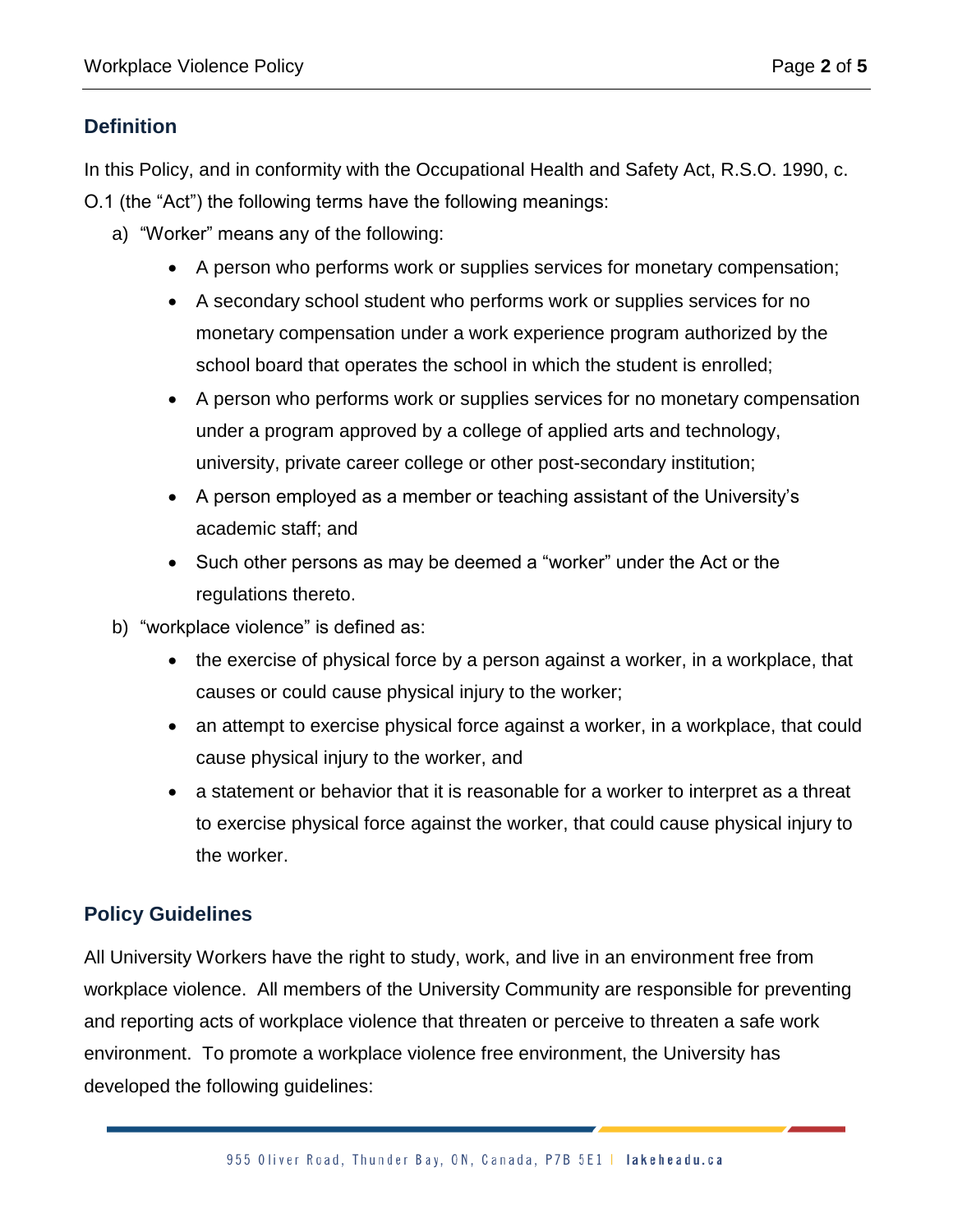- The University will not tolerate workplace violence directed at any of its Workers.
- All members of the University Community (where possible) shall be made aware of this Policy. The University will make every attempt to communicate its commitment to a violence free environment.
- The University will conduct hazard assessments (as appropriate) to review specific conditions and circumstances and assess whether the nature of the work or the work environment places employees at risk of workplace violence.
- The University will take all reasonable and practical measures to minimize or eliminate risks identified through hazard assessment, workplace inspections, or employee and student concerns/reports.
- Every supervisor who becomes aware, or ought reasonably to be aware, that domestic violence that would likely expose a Worker to physical injury occurring in the Workplace, shall take every precaution reasonable in the circumstance for the protection of the Worker.

The Joint Health and Safety Committees (JHSCs) will be actively involved in conducting hazard assessments, and developing practical steps to minimize or eliminate identified risks.

## **Consequences**

Workplace violence is a serious offence. Any individuals found to have perpetrated an act of workplace violence may be subject to appropriate remedial, disciplinary, and/or legal action.

## **Reporting Procedures**

• Acts of workplace violence must be reported immediately to a supervisor, Security Services staff, or the Office of Human Resources. Complaints can be made in person, through e-mail or by telephone. When complaints are brought forward it is imperative that all parties involved maintain confidentiality to protect the privacy of all individuals. However, confidentiality may be compromised in cases where it is perceived that imminent danger exists or in cases where disclosure is required. Acts of reprisal will not be tolerated.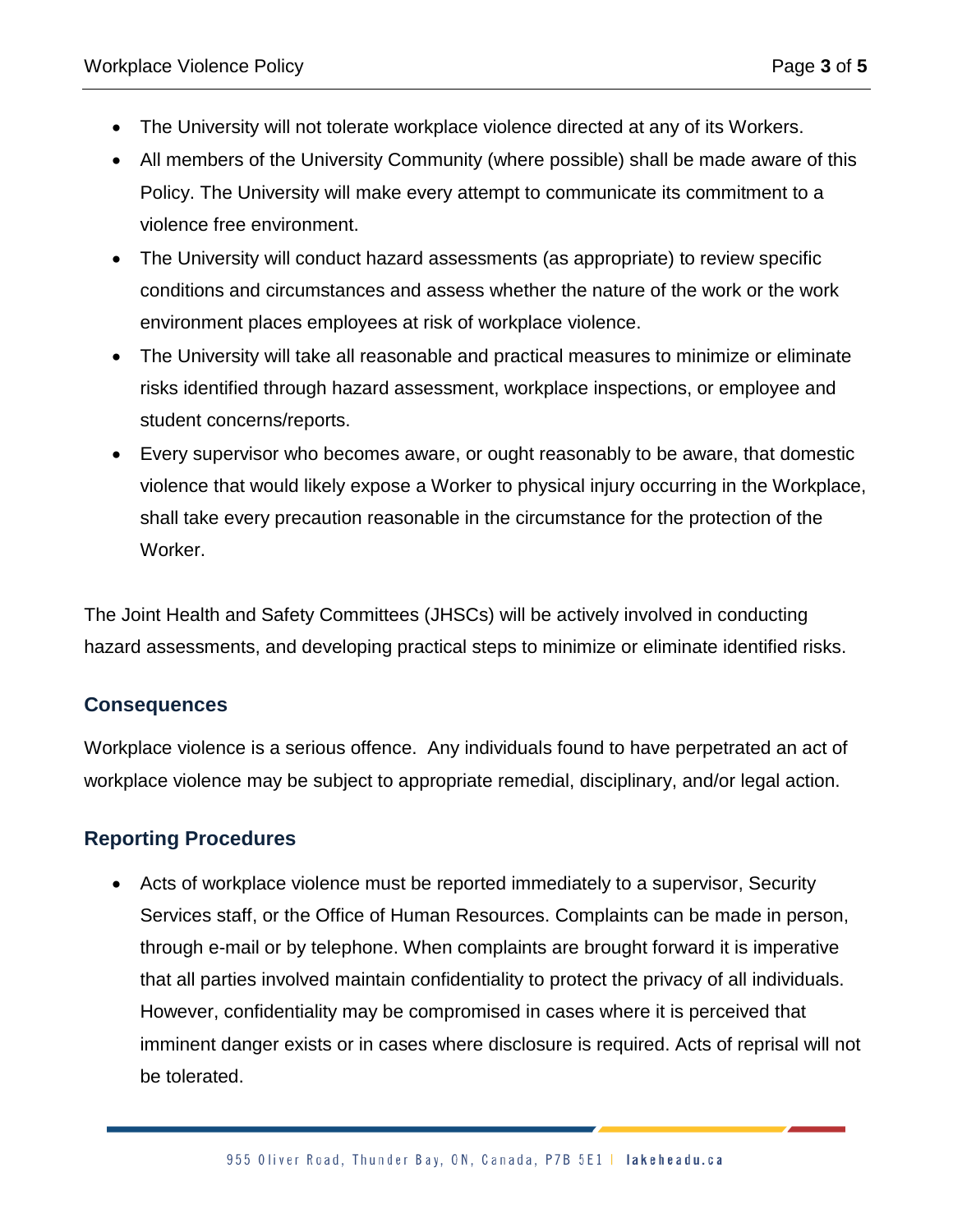- All incidents of workplace violence or threatening behaviour shall be investigated immediately after the report is made. Investigation may involve management, local Police or other appropriate parties.
- The University is committed to providing support services to Workers who are victims of workplace violence. Confidential counselling through the Employee Assistance Program (EAP) shall be available to employees who are victims of workplace violence and to those who are experiencing personal problems in relation to workplace violence. The Office of Human Rights and Equity offers supports for equity seeking groups.

# **Training**

Workplace violence prevention training shall be offered to managers, supervisors and employees, periodically and as reasonably needed. This training shall include workplace violence prevention strategies including conflict resolution, listening and communications skills, identifying problematic behaviour characteristics, anger management and any other topics that may be deemed necessary.

#### **Policy Review**

This policy shall be reviewed at least once every year by the Associate Vice-President of Human Resources.

**Review Period:** Annually; **Date for Next Review:** 2020-2021; **Related Policies and Procedures:** None; **Policy Superseded by this Policy:** None.

The University Secretariat manages the development of policies through an impartial, fair governance process, and in accordance with the Policy Governance Framework. Please contact the University Secretariat for additional information on University policies and procedures and/or if you require this information in another format:

Open: Monday through Friday from 8:30am to 4:30pm;